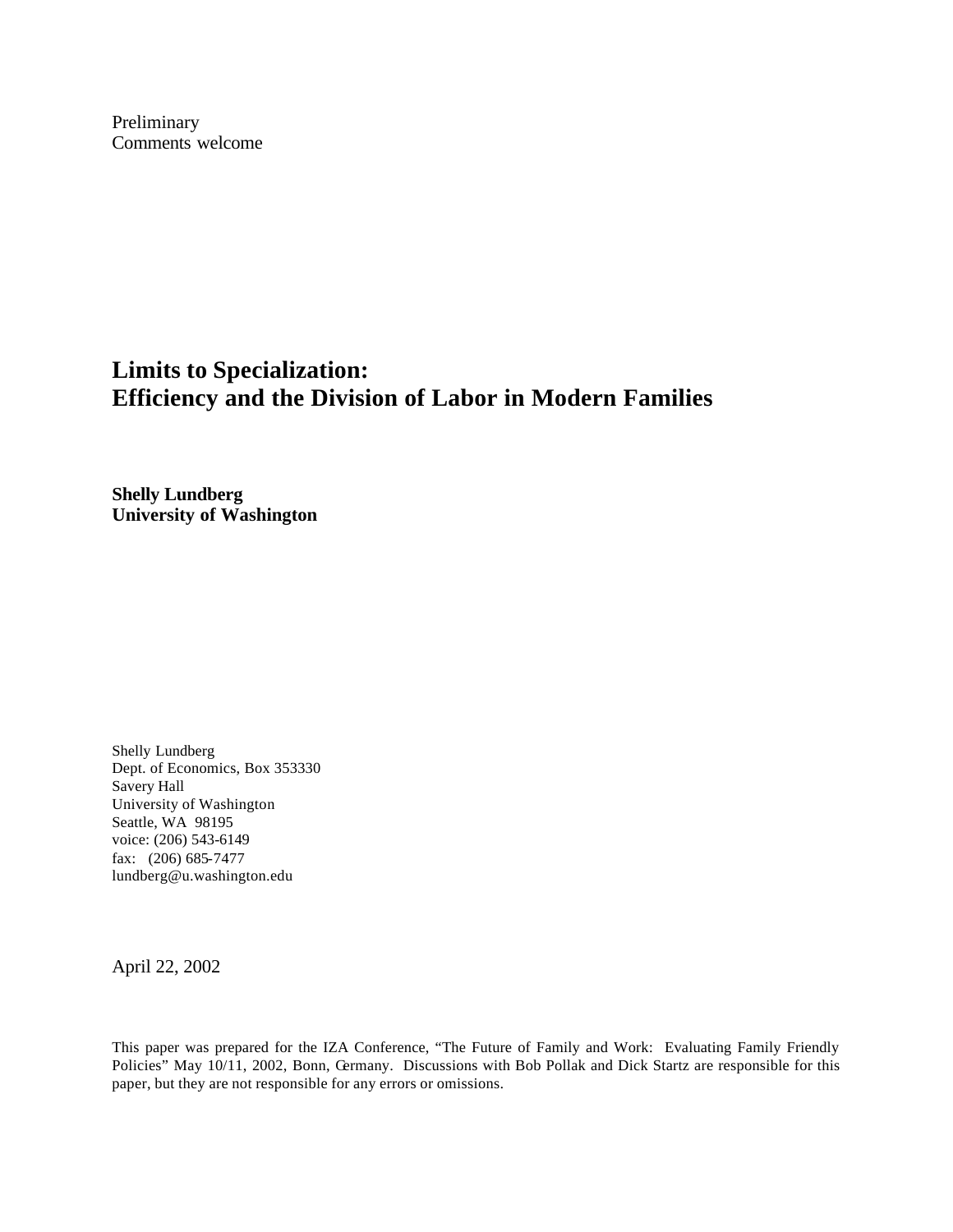Can family members make credible promises about future behavior, or agree on rules for sharing future household resources? Very recently, economists have explored the implications of a couple's inability to make binding, legally-enforceable commitments about future behavior in a diverse set of theoretical models.<sup>1</sup> In most cases, they find that the inability of partners/spouses to engage in intertemporal agreements can lead to an inefficient allocation of household resources. In this paper, I argue that this development calls for a reexamination of family policy as a potentially efficiencyenhancing intervention.

The application of models of limited commitment to a household setting is new, but is in some sense a natural consequence of the introduction of non-unitary frameworks for studying families. In the traditional unitary model, a couple or family acts as a single agent, so that agreements or commitments about the future are not an issue. Once we recognize, however, that families are composed of individuals with separate preferences and objectives, several question arise--how do individuals arrive at an agreement about interdependent actions, how are these agreements are monitored and enforced, and what happens if intertemporal agreements within the family are subject to renegotiation?<sup>2</sup>

I use the simplest possible model of a two-person household to illustrate the problems that can arise in a dynamic treatment of family behavior, even when decisions in each period are efficient, and to show that policy interventions can increase the efficiency of outcomes. In a two-period model, a couple unable to make binding commitments about the division of household income in period 2 will adjust their period 1 behavior to reflect an expected future renegotiation. Each individual's time in period 1 is divided between market work, which generates income to buy private consumption goods, and the production of a household public good, which can be identified as children or child services. If market work increases potential earnings in the future, a partner who specializes in public goods production will be disadvantaged in any second-period renegotiation. If the family cannot commit to a division of second-period income that compensates the home worker for foregone earnings power, then the family will choose an inefficient level of specialization, and produce too little of the public good.

Increased divorce rates, nonmarital childbearing, and weakened extended family ties may have made intertemporal commitment in marriage and other intimate relationships more problematic. Increased labor force participation of mothers can be regarded both as a response to, and as a contributor to, an increased risk of household specialization. Various family-friendly policies that subsidize children or childrearing (the principal household public good), or offset the earnings losses of caregivers, can move the family towards a more efficient level of production—this is a straightforward application of the theory of the second-best. However, different policies have other implications for outcomes that society may care about, such as gender equity in the labor market, and the

<sup>&</sup>lt;sup>1</sup> Some examples are: Aura [2001], Basu [2001], Mazzocco [2000], Lich-Tyler [2001], Ligon [2000], Lundberg and Pollak [2001], Lundberg, Startz, and Stillman [forthcoming], Browning [2000], Wells and Maher [1998].

<sup>&</sup>lt;sup>2</sup> Lundberg and Pollak [2001] argue that "one of the casualties of this paradigm shift from unitary to nonunitary models is the presumption that families are efficient." (p. 1).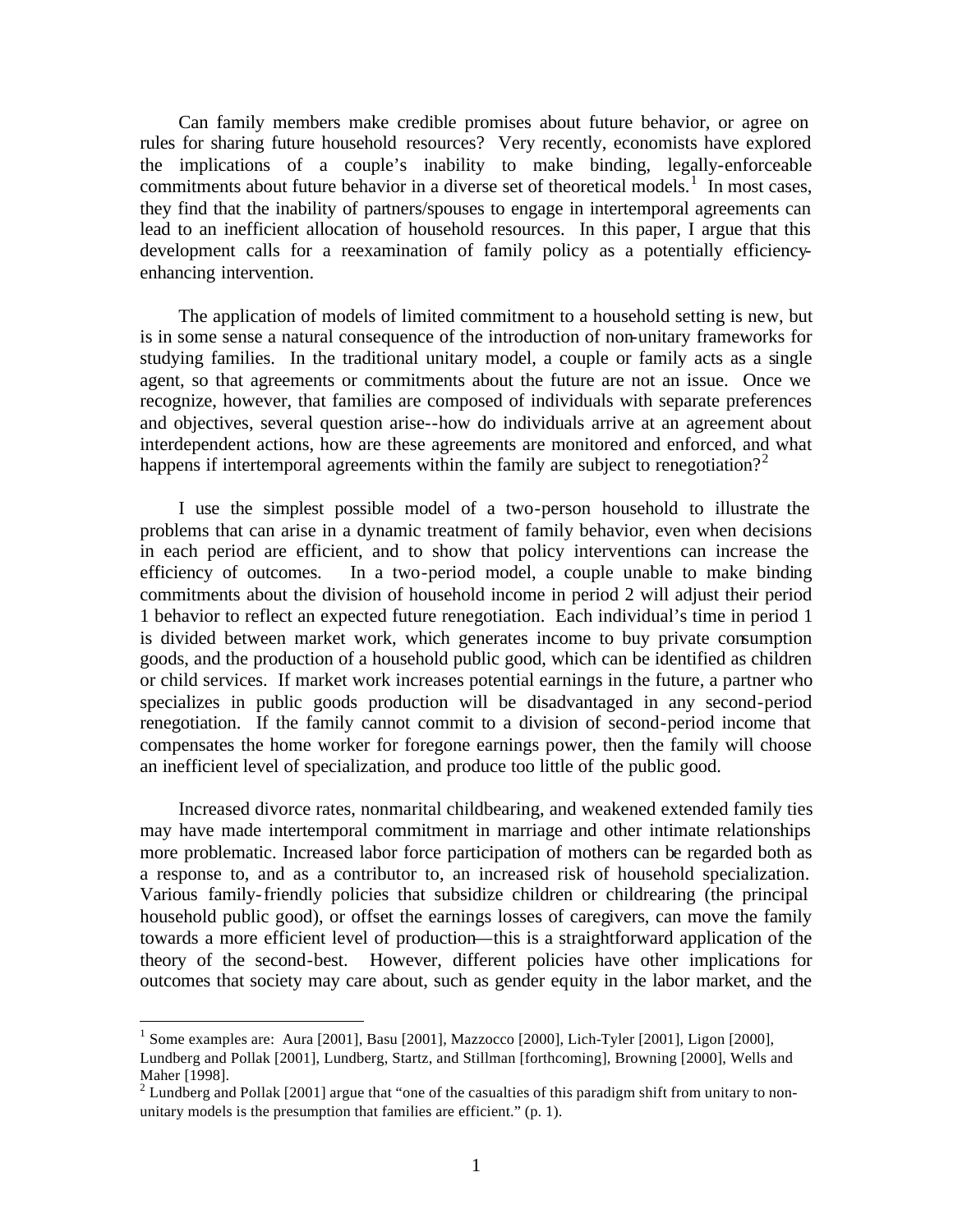balance between home and market inputs in the production of child-services and other household public goods.

## I. Economics and Family Policy

Discussions of "family-friendly" policies by researchers, government officials, and lobbyists have focused on problems associated with the dual role of mothers as childcare providers and workers. The increasing market work of women, and particularly mothers of young children, that has occurred in most wealthy countries during the past couple of decades has generated intense concern about "work-family tradeoffs" and the "time squeeze" of both dual earner families and lone mothers. We fear that women sacrifice financial security and equality when they stay home to care for their children, and that children suffer when both parents work.

The traditional division of labor in the family, with mothers specializing in home production and father specializing in market work, has well-documented empirical implications for the market earnings of men and women. Women's wages fall substantially when they interrupt employment for childrearing,<sup>3</sup> while men's wage rates appear to be positively associated with the home time of their wives. $4$  The effects of parental employment on child wellbeing are not so clear, but many studies have found evidence of negative impacts of both maternal and paternal employment on child health and cognitive skills.<sup>5</sup>

Suggested remedies for the perceived work-family crisis have been varied and often expensive: universal subsidized preschool care, direct compensation of family caregivers, etc. More popular in the United States are proposals to make work more "flexible," i.e. to mandate or encourage firms to provide benefits and implement practices that "enable workers to contribute to their business objectives and meet their family and personal responsibilities."<sup>6</sup> Flexible hours, on-site childcare, and portable benefits, however, can only mitigate and not remove the fundamental tradeoff between market work and childcare, between direct parental investments in children and investments in market productivity—mothers cannot really be in two places at the same time. The apparent tradeoff between the interests of women and their children has made it difficult to devise acceptable policies, though (somehow) increasing paternal childcare has been suggested as a more equitable response to the dilemma than sending women home.<sup>7</sup>

<sup>&</sup>lt;sup>3</sup> Davies, Joshi, and Peronaci [2000], Joshi, Paci, and Waldfogel [1999], Waldfogel [1998], Lundberg and Rose [2000].

<sup>&</sup>lt;sup>4</sup> One explanation for the male marriage wage premium is that men's market productivity is enhanced by wives who specialize in household production (Korenman and Neumark [1992], Ginther and Zavodny [2001], Gray [1997]).

<sup>5</sup> For example, see Ruhm [2002].

<sup>6</sup> Bailyn, Drago, and Kochan [2002], p. 49.

 $7$  Gornick and Meyers [forthcoming] identify a tension between two approaches to "family-friendly" policies: a feminist view that focuses on gender equality and supports policies that enable women to attain parity with men in employment and earnings, and a 'work-family' view that emphasizes child wellbeing and the need to reconcile women's employment with maternal care.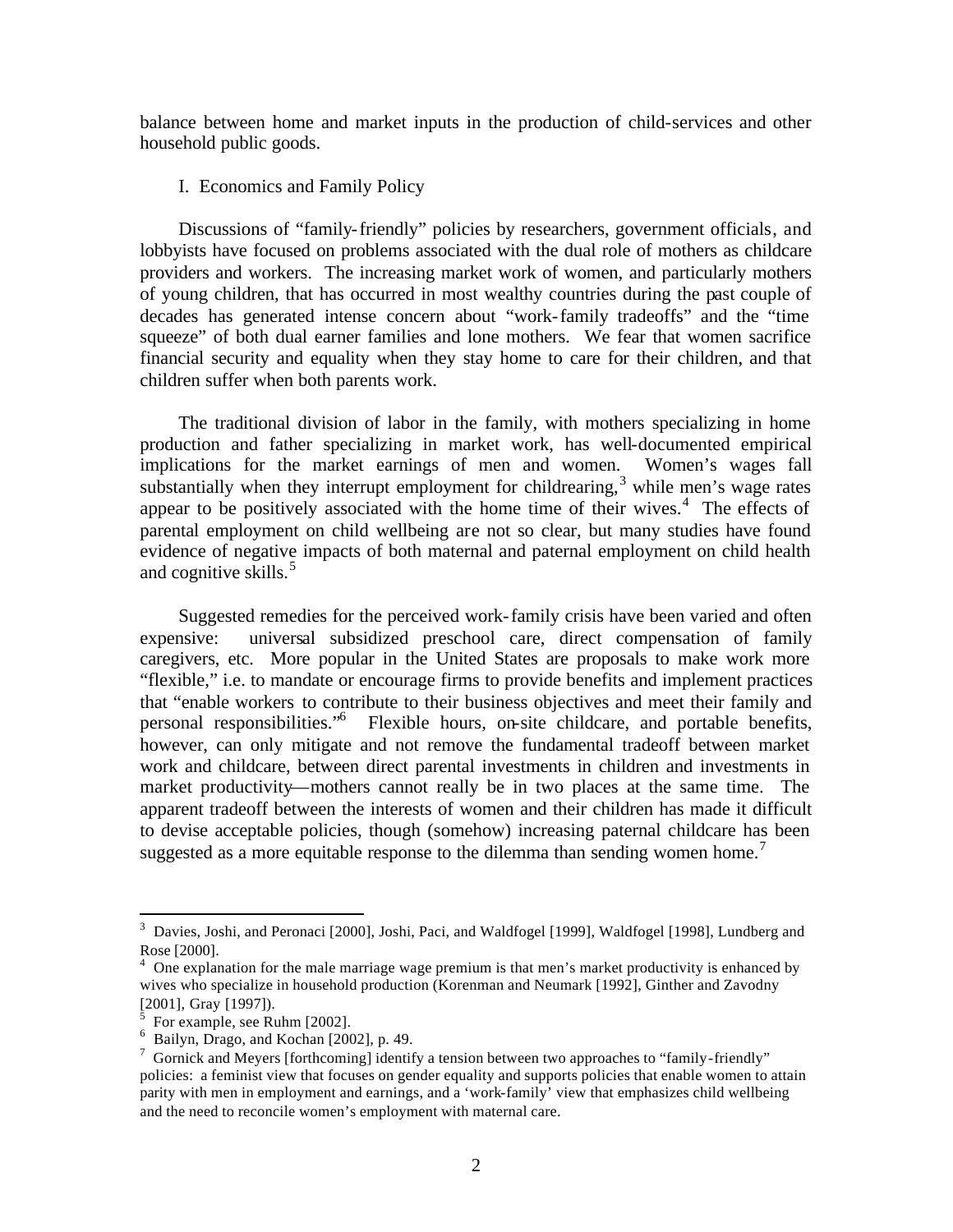An interesting aspect of the policy debate has been the relative absence of economic rationales for societal intervention in family time allocation decisions. Distributional concerns have been paramount, but it is intrahousehold, rather than interhousehold, distribution that is the primary issue. Family-friendly policies that support mother's employment are seen as a way of promoting gender equality and reducing the economic dependence of women. Issues of efficiency seldom arise, though there is a general sense that, left to themselves, parents will underinvest in children. More explicitly, subsidizing children or families with children can be interpreted as the correction of a market failure if investments in children generate positive social externalities.

Economists have not played a central role in debates over the design of family policy. A bias towards laissez-faire solutions, together with a theoretical framework that takes the household, rather than the individual, as the agent in family decisions, has led to a degree of complacency about the adequacy of domestic arrangements in families above the poverty line. In the context of a unitary household, gender equality in command over resources need not require equality in market wages or earnings opportunities. If specialization in the household is efficient, due to comparative advantage or sectorspecific learning, then it will also be socially desirable. Since childrearing takes up only a portion of the total lifespan, but tends to coincide with a period when intense investments in market skills are optimal for workers, an efficient family solution will involve some intertemporal redistribution. Family members who work in the market will compensate those who specialize in household production, both during the childrearing phase and later in life.

If this story seems ridiculous to family policy advocates, it is because it postulates a permanent, unanimous family. Concerns about gender equality and the financial security of family caregivers arise from a belief that the future compensation required as part of an efficient solution cannot be relied upon. In a multi-period bargaining model, it will be necessary to specify what social or institutional arrangements can enforce an intertemporal commitment, rather than simply ruling out renegotiation. The earliest reference I can find to this problem is in Pollak [1985], who notes that multiperiod bargaining models of the household will need to specify a "governance structure, required to protect each spouse against changes in threat points that strengthen the bargaining position of the other and leave the disadvantaged spouse vulnerable to opportunistic exploitation…" (p. 600).

The basic ingredients of the family life-cycle that is implicit in policy discussions are straightforward, and most have appeared in some form in previous research. Investments in an individual's earning power are privately appropriable, and can be carried away from the marriage in the event of future divorce or disagreement. Children are public goods within the household, and the skills acquired in raising them are likely to be family-specific. Mothers who specialize in caregiving, though they contribute to the welfare of all family members, will have foregone investments that will pay off for them outside the family.<sup>8</sup> If family contracts can be broken or renegotiated, therefore, women

<sup>&</sup>lt;sup>8</sup> For an institutionalist approach to the undervaluing of caring labor and public policy imp lications, see Folbre [1995,2001].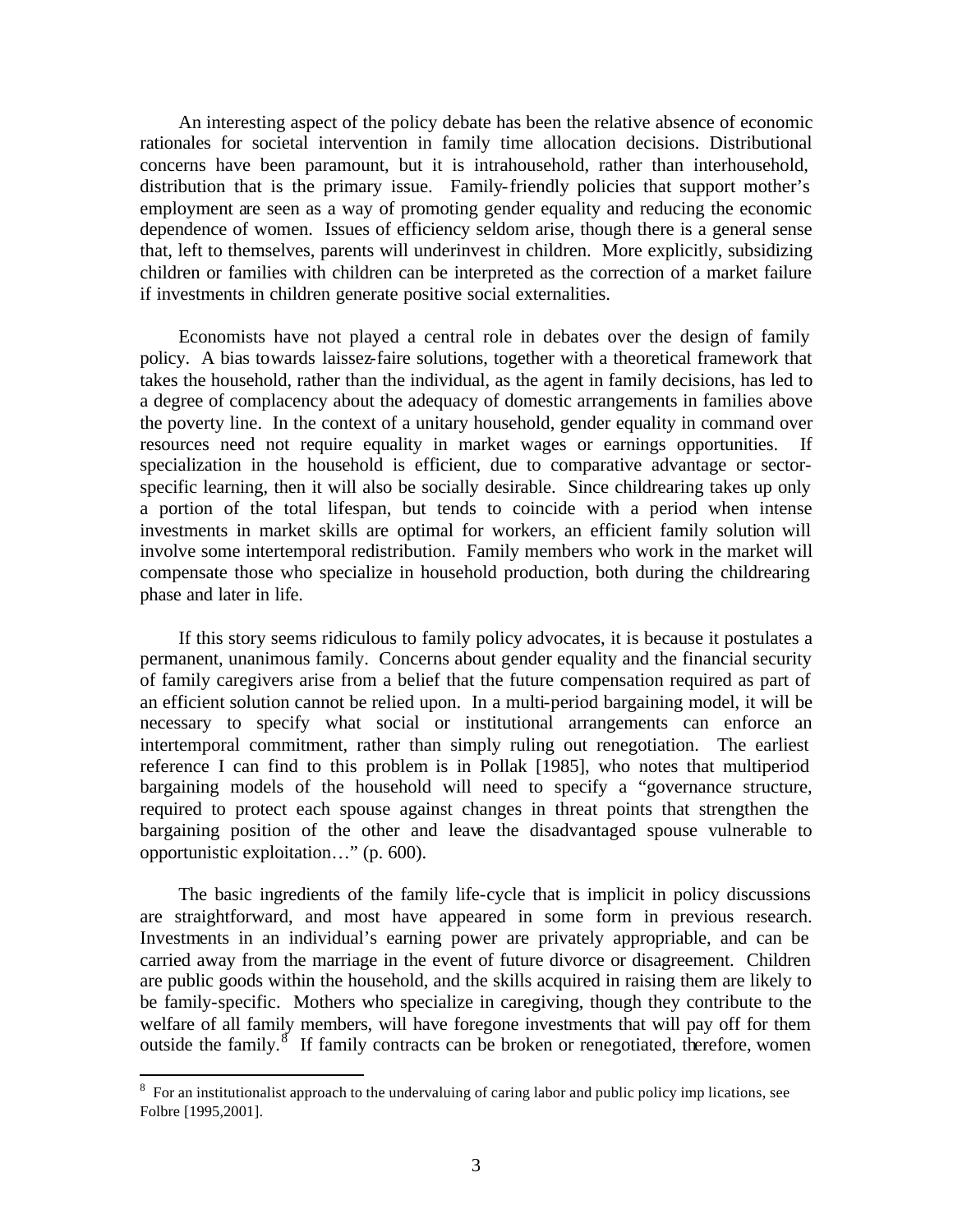will be at a disadvantage. $9$  The model that follows attempts to formalize our intuitive understanding of the dynamic problems raised by household caregiving.

#### II. Household Specialization and Intertemporal Commitment

A two-person household, consisting of a husband (*m*) and a wife (*f*), makes decisions about consumption and time allocation over two periods,  $t = 1,2$ . The utility of each individual *i* depends upon consumption of a household public good, *G*, and consumption of a private good,  $c_i$ . There is no altruism, in the sense of individual *i*'s utility depending upon the consumption of individual *j*, and no borrowing or saving. In period 1, husband and wife divide their time between market work at a fixed and common wage rate, *w*, and production of the household public good. In period 2, both spouses work in the market exclusively, at a wage rate that depends positively upon the amount of market work performed in period 1.

In period 1, we assume that the couple maximizes an objective function that is a weighted average of identical individual utilities, with the wife's utility having a weight *a* .

$$
W = U_1(c_{m1}, G) + U_2(c_{m2}) + a[U_1(c_{n}, G) + U_2(c_{f2})]
$$
\n(1)

The public good is produced with inputs of husband's and/or wife's time,  $0 \le l_i \le 1$ , such that  $G = h_m l_m + h_f l_f$ . Women are assumed to be more productive in the home, so that  $h_f > h_m$ .<sup>10</sup> Each individual's time endowment is normalized to one, and all time not allocated to public good production is spent in market work, so that the household's budget constraint in the first period is:

$$
c_{m1} + c_{f1} = w(2 - l_m - l_f) \tag{2}
$$

Second period wages are augmented by human capital acquired in first-period jobs, such that  $w_i = w(\mathbf{b} - l_i)$ . Private consumption in the second period can be specified, without loss of generality, as private market income plus or minus a cash transfer between the spouses, so that:

$$
c_{m2} = w(\mathbf{b} - l_m) - t
$$
  
\n
$$
c_{f2} = w(\mathbf{b} - l_f) + t
$$
\n(3)

<sup>&</sup>lt;sup>9</sup> Working against the strategic disadvantage of caregivers, however, is the possibility that mothers can limit access to children in the event of divorce or disagreement.

 $10$  Vagstad [2001] analyzes the incentives to acquire household production skills when specialization is efficient, but market work increases bargaining power within the household. He shows that the tradeoff between the strategic disadvantage of such investments and the joint advantages produces strongly asymmetric incentives for spouses with small differences in initial skills. Engineer and Welling [1999] show that gender-specialized training can act as a coordination device when matching is determined by "true love."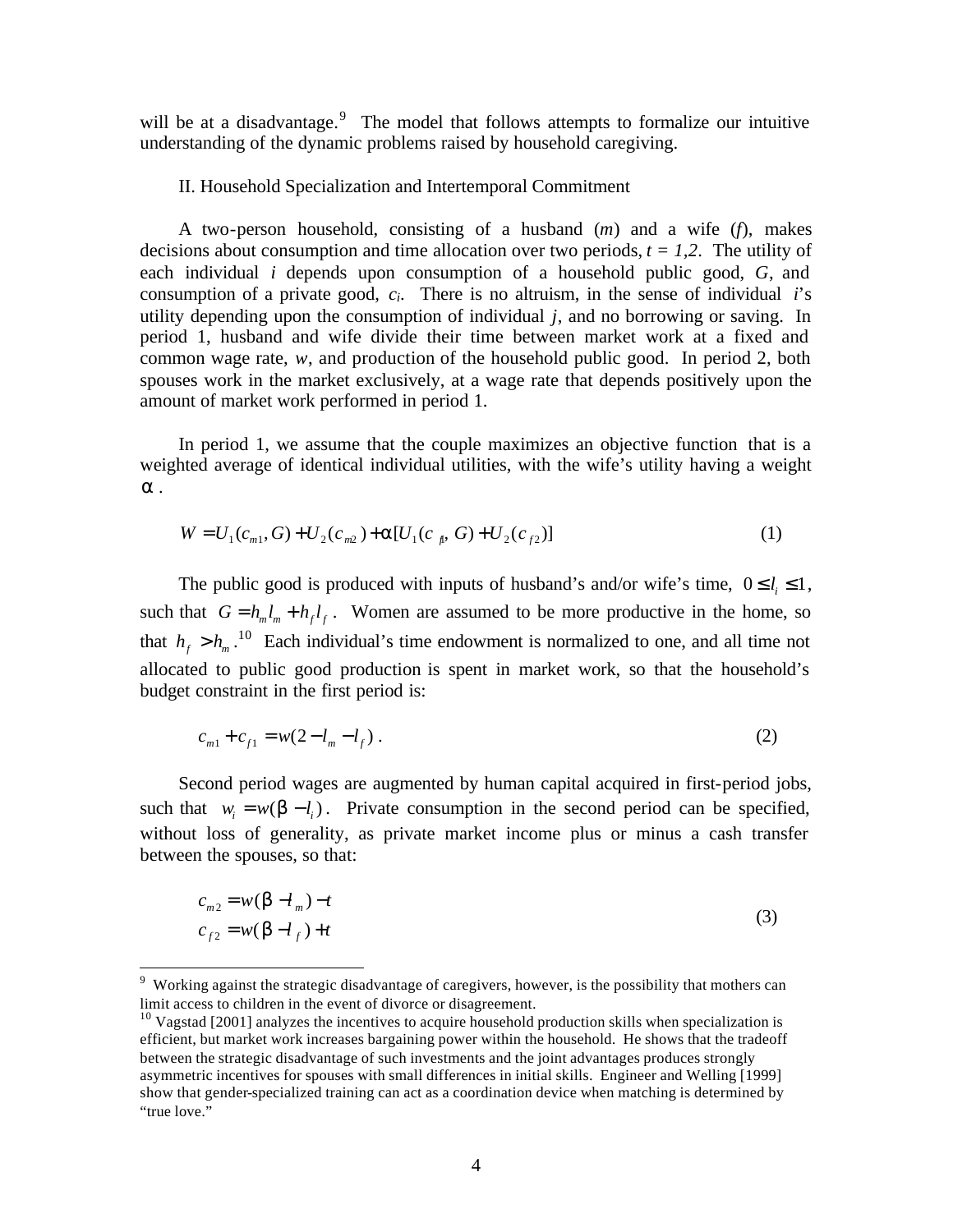If first period utility is strongly separable in the private and public goods, then:

$$
U_1(c_{i1}, G) = u_1(c_{i1}) + \mathbf{g}(G)
$$

#### a. With Commitment

We first assume that the couple is able to credibly commit in the first period to a level of interpersonal transfer in the second period, so that the household problem will be to maximize, with respect to first-period consumption, first-period household production, and the transfer:

$$
W = u_1[w(2 - l_m - l_f) - c_{f2}] + \mathbf{g}(h_m l_m + h_f l_f) + U_2[w(\mathbf{b} - l_m) - t]
$$
  
+
$$
\mathbf{a}[u_1(c_{f1}) + \mathbf{g}(h_m l_m + h_f l_f) + U_2[w(\mathbf{b} - l_f) + t]]
$$
 (4)

The first-order conditions with respect to  $l_m$ ,  $l_f$ ,  $c_f$  and  $t$  are:

$$
(1+a)hmg'(G) - w[u'1(cm1) + U'2(cm2)] = 0 \text{ and } 0 < lm < 1, \text{ or}
$$
  
(1+a)h<sub>m</sub>g'(G) - w[u'<sub>1</sub>(c<sub>m1</sub>) + U'<sub>2</sub>(c<sub>m2</sub>)] < 0 and l<sub>m</sub> = 0 (5a)

$$
(1+a)h_f g'(G) - w[u'_1(c_{m1}) + aU'_2(c_{f2})] = 0 \text{ and } 0 < l_f < 1, \text{ or}
$$
  
(1+a)h\_f g'(G) - w[u'\_1(c\_{m1}) + aU'\_2(c\_{f2})] > 0 and l\_f = 1\n
$$
(5b)
$$

$$
u_1'(c_{m1}) = \mathbf{a} u_1'(c_{f1})
$$
 (5c)

$$
U'_{2}(c_{m2}) = \mathbf{a}U'_{2}(c_{f2})
$$
\n(5d)

In the case in which  $a = 1$ , (5d) ensures that the consumption levels of husband and wife in the second period will be equalized by a transfer  $t = w(l_f - l_m)/2$ . Given (5d), it is clear from (5a) and (5b) that interior solutions in both  $l_m$  and  $l_f$  will not be optimal either the husband will be fully specialized in market work, or the wife will specialize in household production, or both. The outcome of this problem is fully efficient; an optimal quantity of the household public good, *G*, will be produced in the first period, time allocation will reflect the husband's comparative advantage in ma rket work and the wife's comparative (and absolute) advantage in household production, and income will be distributed within the household to equate the weighted marginal utilities of consumption.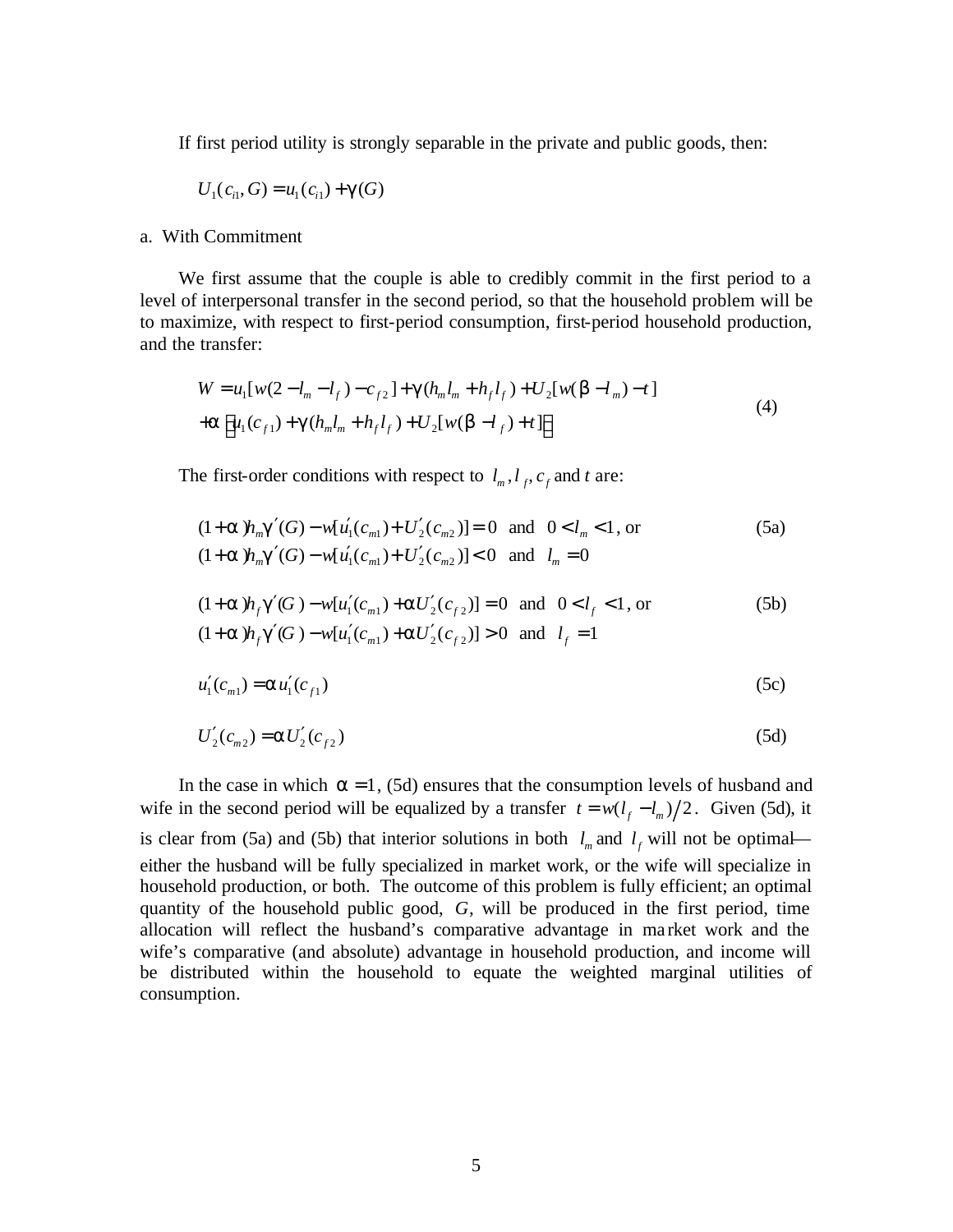#### b. Without Commitment

 $\overline{a}$ 

Achievement of the efficient solution in (a.) requires an enforceable intertemporal contract, privately negotiated between the husband and wife. Legal limits to the enforceability of such contracts within families are well-known. Weiss and Willis [1985] and Lommerud [1989] analyze, respectively, the *ex post* and *ex ante* effects of divorce on contracting within families. In Weiss and Willis, children are collective consumption goods to divorced parents. Within marriage, the public goods problem is avoided by "mutual trust, altruism, and proximity," but after divorce the noncustodial parent is unable to monitor the custodial parent's expenditures on own consumption and child consumption. Since divorce settlements cannot be conditional on child expenditures, voluntary transfers from the noncustodial parent will tend to be inefficiently low. In Lommerud, emotional ties are crucial to the enforcement of implicit marital contracts. The weakening of such ties with divorce implies that "voice enforcement" of contracts between the (ex-)spouses is no longer feasible. In his model, the prospect of future divorce alters incentives to make marriage-specific investments through this enforceability constraint.

More recent work has focused on the implications of limited commitment in intact families. In dynamic bargaining models, decisions made in one period can alter the relative bargaining power of individual family members in future periods. Ligon [2000] allows a restricted form of limited commitment in a collective model of family decisionmaking—allowing renegotiation of the sharing rule only when one partner would be better off outside the relationship under the old rule. Basu [2001] shows that, when the household's balance of power is endogenously determined and there is no intertemporal commitment (i.e. the division of family resources is renegotiated each period), then strategic considerations can lead to inefficient outcomes.<sup>11</sup> Wells and Maher [1998] find that, when market earnings affect intrahousehold allocation, the level of fertility can be "too low." Lundberg and Pollak [2001] use a two-stage model of a married couple's location decision to show that marital decisions that affect future bargaining power need not be efficient unless the husband and wife can make binding agreements regarding their future actions. Aura [2001] examines a married couple's consumption and savings choices when they are unable to commit to not renegotiate their decisions in the future, and the efficiency implications of different divorce asset division regimes.

In the problem in (a.), an efficient solution requires that the couple commit in the first period to a transfer from husband to wife,  $t^*$ , in the second period. In general, the husband's promise to share market income equally (or in some agreed proportion) with his wife will not be legally enforceable, and renegotiation of individual control over family resources may occur, conditional on potential earnings in period two. If the expected value of the transfer is less than  $t^*$ , the allocation of time in the first period will

 $11$  In this paper, the objective function of the family "agent" is a weighted average of the preferences of the husband and wife, and so changes over time as the balance of power in the household changes. This formulation suggests an interesting parallel between the inability of a household to make intertemporal commitments and the self-control problem of a hyperbolic-discounting individual (Laibson [1997]), where a current "self" is playing a game against future "selves."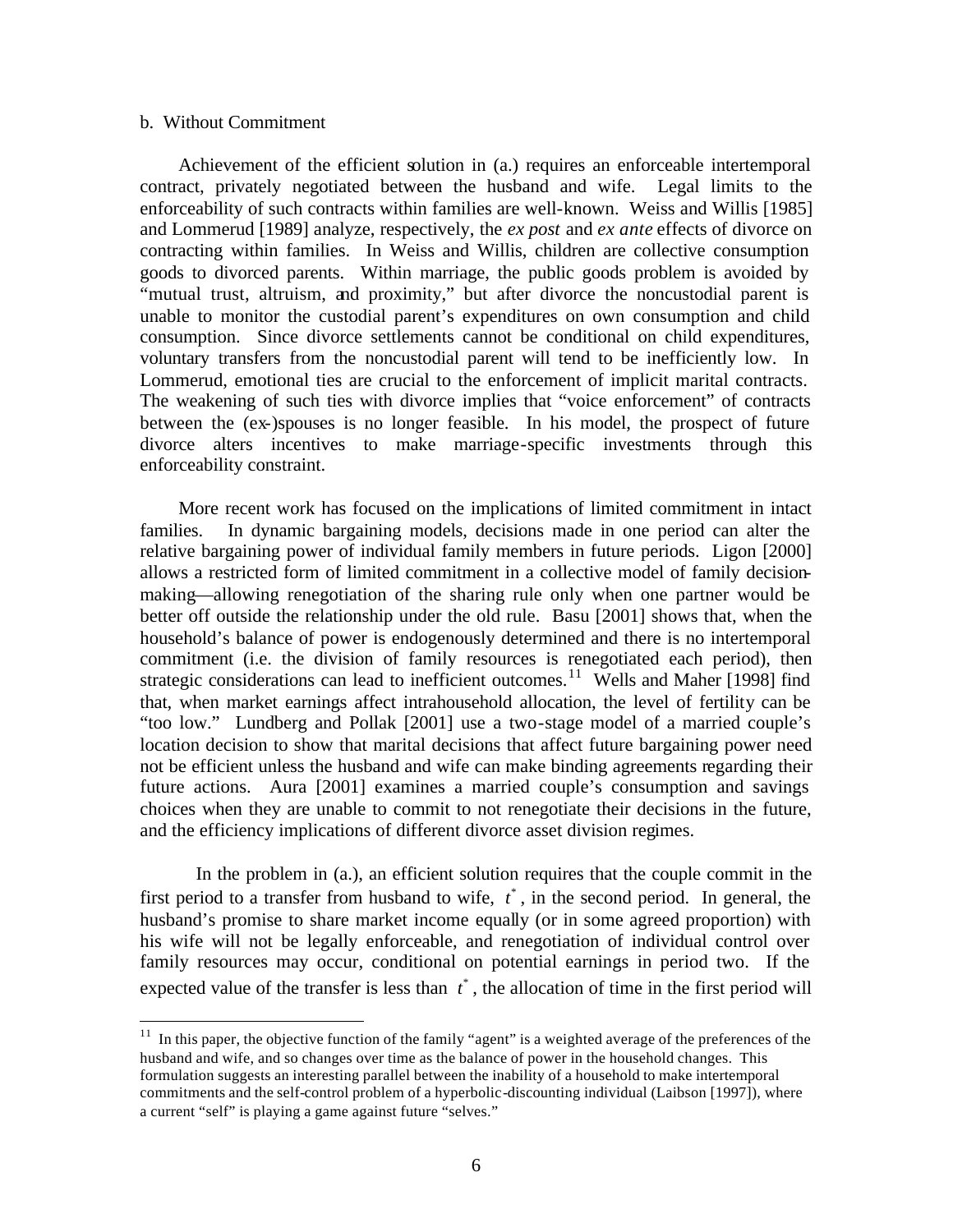change as well. If  $t < t^*$ , then  $aU_2'(c_{f2}) > U_2'(c_{m2})$  and the second term on the left-hand side of (5b) (the marginal cost of wife's home production time) will increase relative to the equivalent term in (5a) (the marginal cost of the husband's home production time). If both husband and wife were completely specialized in the efficient solution, a reduced transfer may leave both at a corner solution, but any change in time allocation will involve a reduction in the wife's home production or an increase in the husband's. Compared to the efficient solution, there will be less specialization in the equilibrium without intertemporal commitment. This leads to an increase in the implicit price of the public good. In general, an inability to commit to compensation for the partner who is the low-cost producer of the household public good reduces the equilibrium level of *G* below the socially-efficient level.  $^{12}$ 

A failure to commit to the optimal second-period transfer can be rationalized in a number of ways. If divorce occurs with some exogenous probability, *p*, between periods one and two, then the actual transfer will be determined by property division laws and court decisions, though it may be voluntarily augmented by the high-income spouse. Lommerud assumes, as a limiting case, that  $t = t^*$  if the marriage remains intact, but  $t = 0$ if there is a divorce. The model above predicts that, as the probability of divorce rises, production of the public good and specialization in the first period will fall.<sup>13</sup> Using longitudinal data, Lundberg and Rose [1999] find that couples who eventually divorce are less specialized during their marriage. $14$ 

Alternatively, the couple may renegotiate in period 2, conditional on the earnings that the first period allocation has determined. If family agreements, implicit or explicit, cannot be legally enforced, the relevant question is not why a high-income husband would not comply with the ex ante optimal transfer to his wife, but rather why he would. If the second period division of family resources is renegotiated, it is necessary to specify what determines the *ex post* sharing rule. In an explicit bargaining model, possible fallback positions for the husband and wife include divorce, or a noncooperative equilibrium in which each spouse controls his or her own labor income. In either case, individual shares of total family income will depend upon individual market incomes, and the agreed transfer is unlikely to satisfy  $(5d)^{15}$ . This means that first period contributions to the household public good will decrease expected second period consumption, and implies that the family will be unable to achieve an efficient level of public goods production.

 $12$  The structure and intuition of this problem are very similar to the model of child labor in Baland and Robinson [2000]. Inefficient child labor can arise, even when parents are altruistic, if children cannot commit to compensate their parents in the future for letting them go to school, rather than work.

<sup>&</sup>lt;sup>13</sup> In Lommerud's model, domestic human capital acquisition provides an alternative way to shift resources into the second period, and the effect of the divorce probability on the degree of specialization is ambiguous.

<sup>&</sup>lt;sup>14</sup> It is possible, however, that lower levels of specialization cause divorce, as well as the probability of divorce inhibiting specialization.

<sup>&</sup>lt;sup>15</sup> Evidence that control over income affects the distribution of resources within the family is surveyed in Lundberg and Pollak [1996]. Lundberg, Startz, and Stillman [forthcoming] show that the decrease in consumption spending at retirement appears to be a collective response to the changing relative bargaining power of husbands and wives when husbands retire.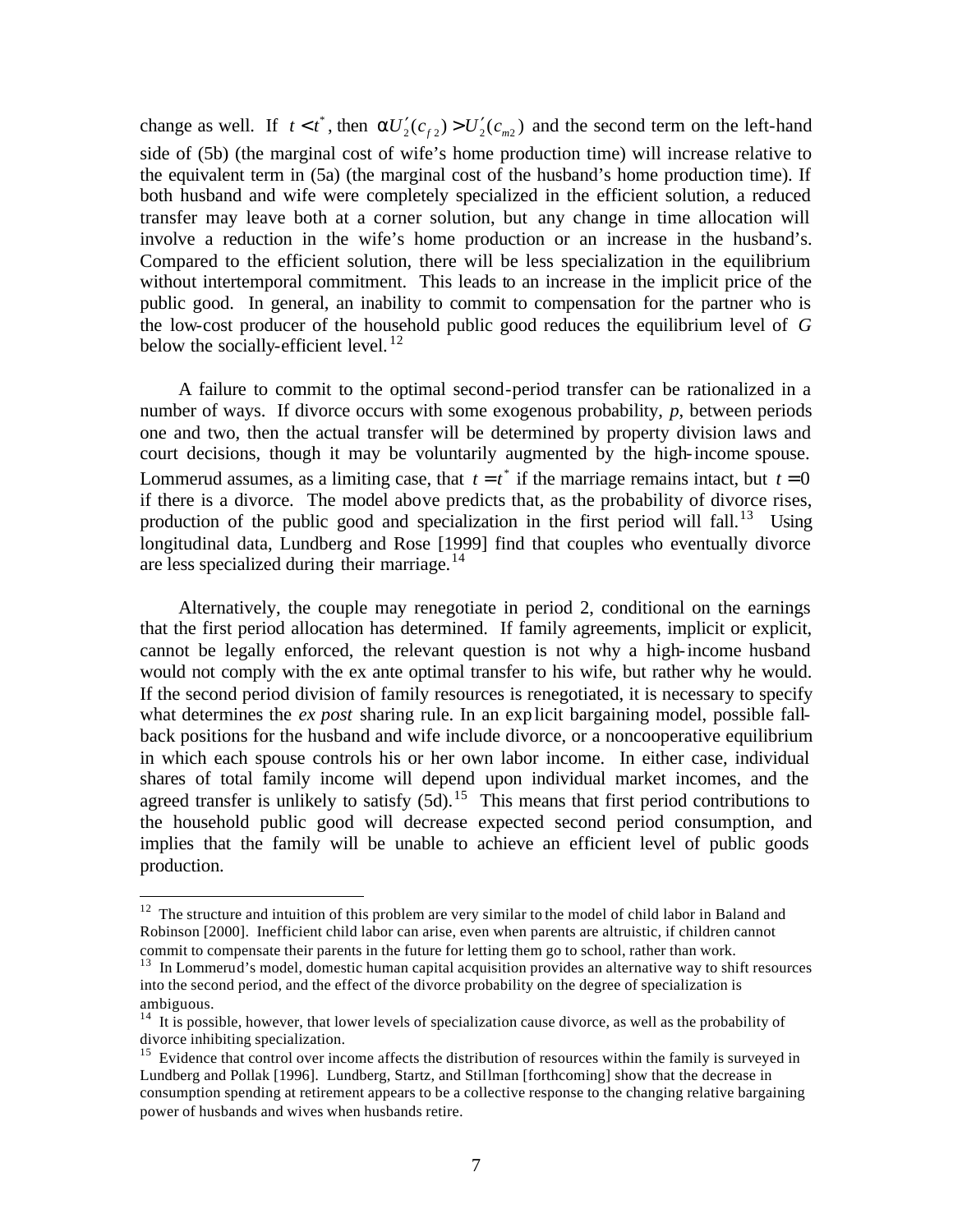The problem here is that a credible promise to compensate public goods production in the first period with consumption in the second period cannot be made, and this reduces incentives to specialize in public goods production. Can credit markets make a difference? In general, the husband could compensate his wife for public goods production with a lump-sum transfer in the first period, possibly financed with a loan based on second-period earnings.<sup>16</sup> This assumes consumer credit markets of unrealistic perfection--credit constraints resulting from the inadmissibility of human capital as collateral are likely to prevent the average husband from making a large enough transfer to a stay-at-home wife. Also, this mechanism requires the maintenance of individual control over assets between the first and second periods. Aura [2001] notes that when divorce is a possibility, intertemporal control of assets requires a common-law type property-division regime. Community property standards may prevent the couple from attaining an *ex ante* efficient allocation by restricting their ability to assign permanent property rights to assets.

In a model like Lommerud's where "voice" enforcement of agreements within marriage is possible, limits to intertemporal commitment are caused by the possibility of divorce. An increase in the cost of divorce will, in this case, permit a more efficient level of specialization within families. Renegotiation within intact marriages, however, presents a different set of enforceability problems. It is possible that community and extended family ties can enforce norms regarding the intrahousehold distribution of resources and ensure that high-earning husbands do not exploit the limited options of their wives later in the marriage. If the maintenance of cooperative behavior in repeated games requires the ability to punish players for noncooperative actions, the scope for such punishment may be limited within a single (aging) marriage. A social network of neighbors and relations (including grown children, who have intimate knowledge of family resources) may provide better enforcement of intrahousehold distributional norms. If such ties have weakened with increases in geographic mobility, this may also contribute to the increased reliance of women on their own market earnings.

It is also possible that the increasing labor force participation of mothers has itself contributed to reducing the enforceability of family contracts. Following the logic of the Akerlof, Yellen, and Katz [1996] argument about the decline in "shot-gun" marriages following increased availability of abortion and contraception, increased availability and reduced stigma of employment for mothers of young children may have limited the ability of women who place a high value on maternal child care to extract a promise of lifetime financial support from husbands.

# III. Family policy:

 $\overline{a}$ 

How might policy interventions eliminate, or reduce, the disincentive effects of limited commitment on household public goods provision? The most direct measure would be to make marital contracts legally enforceable. Weitzman [1981] and others have argued that privately negotiated family contracts should be treated as any other

<sup>16</sup> Both Lommerud and Wells and Maher make this point.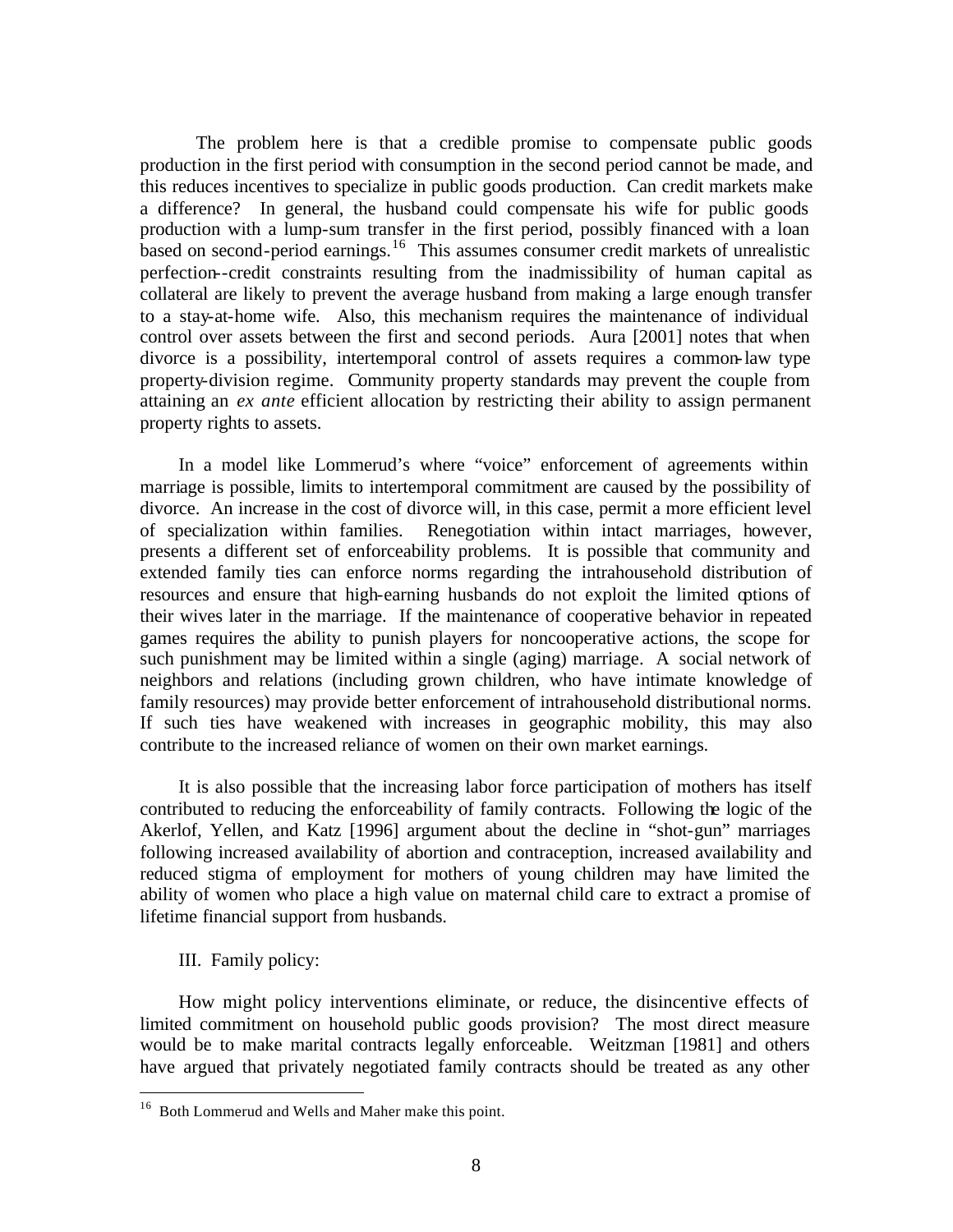contract, and made enforceable by the courts.<sup>17</sup> An alternative would be to make divorce more costly, but this would not eliminate renegotiation within intact marriages. In this section, I limit the discussion to a few standard policy approaches.

1. Childcare subsidies or the public provision of childcare.

Representing childcare policy requires a modification of the model to allow for market inputs to the production of *G*. Restricting our attention to households in which the husband is fully specialized in market work, let  $G = G(l_f, g)$  where *g* is market childcare purchased at a price, *p*. The first order conditions of the household's problem with respect to  $l_f$  and *g* are:

 $(1 + a)g'G_1 - w[u'_1 + aU'_2(c_{f2})] = 0$  $(1 + a)g'G_2 - pu'_1 = 0$ 

where  $G_i$  is the marginal product of input *i* in public good production. With full commitment, the household allocates inputs to *G* such that the total value of the marginal product of each input is equal to the marginal cost. The marginal cost of purchased childcare is just the cost of foregone consumption in period 1, while the cost of parental time includes the value of lost income and consumption in period 2. As in the previous problem, suboptimal transfers in period 2 increase the cost of maternal home time, and lead to a suboptimal level of *G*. If purchased child care is a good substitute for parental home time, then the inefficiency in the provision of *G* will be mitigated, but *G*-production will be too market-intensive as a result of the inflated full cost of maternal time.

Government subsidies will reduce the price of purchased childcare, and free provision of care can be treated as a transfer of some fixed quantity  $\overline{g}$  of market care. Both policies, unless they are compensated for with increased taxes, will have positive income effects on families with children that increase demand for private and public goods. The subsidy, and public provision if it reduces the marginal price of child care purchases to zero, will increase demand for *G* and so reduce the inefficiency associated with underprovision of the public good. However, both policies will also shift production of the public good to a more market-intensive mode, and so increase the distortion caused by limited commitment. This result is completely intuitive: a reduction in the price of one input in household public goods production will increase demand, but shift production towards the now cheaper input. A full analysis of the welfare implications of these policies probably requires a more complete specification of the production and value of "child services" or "child quality." If market childcare is considered to be of lower quality than parental care, and if there is a quality-quantity tradeoff in parental utility, then reducing the price of purchased care can result in more *G* of lower quality.

 $17$  Pollak [1985] discusses the advantages and disadvantages of this approach.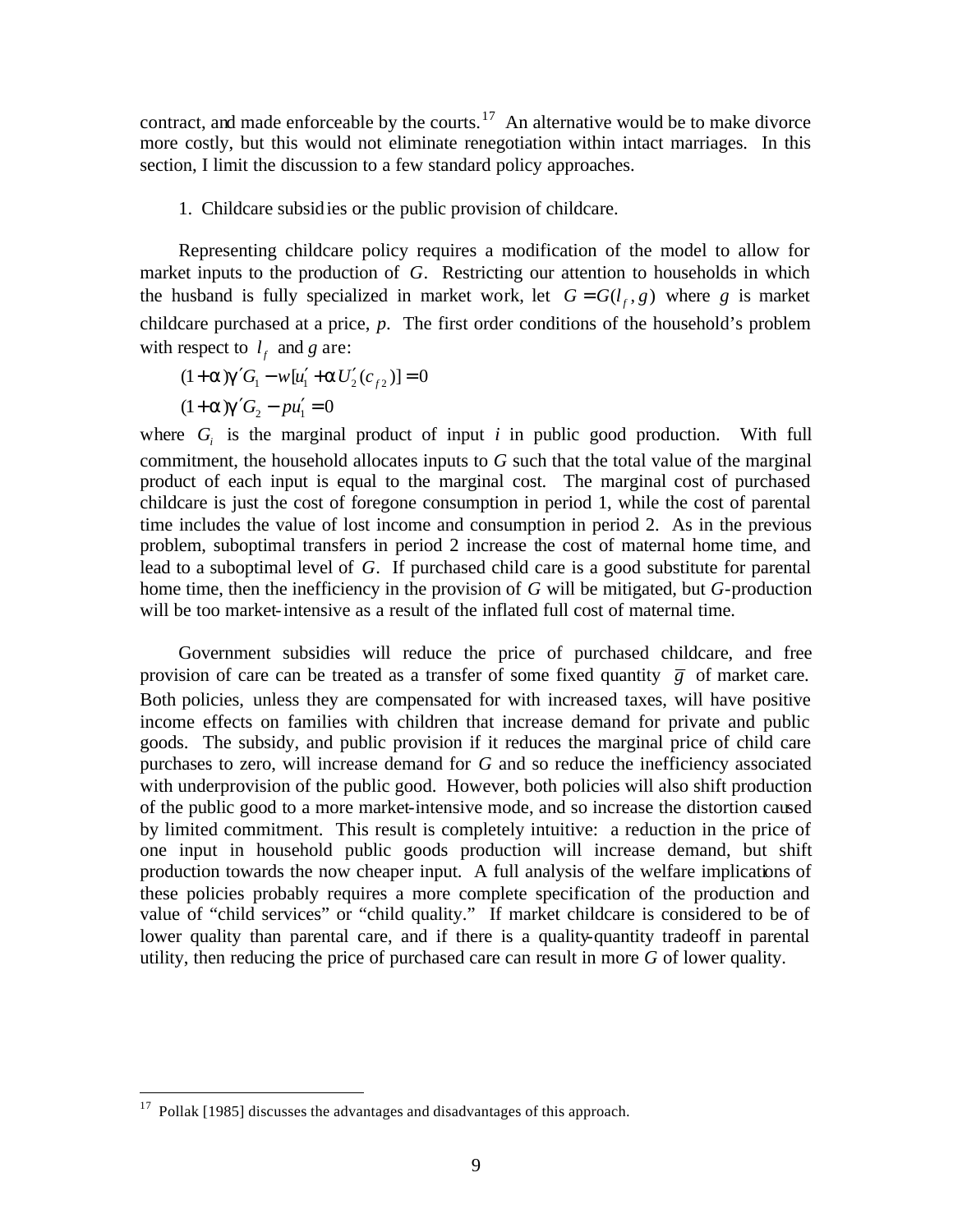#### 2. Family leave.

Unpaid parental leave, whether provided voluntarily by firms or mandated by government, permits workers to maintain attachment to a job and/or employer while spending a limited amount of time at home with a new child. This allows workers to reduce the wage losses associated with a work interruption by maintaining a good match and the value of firm-specific human capital. Lundberg and Rose [2000] find that the 'family gap' in women's wages in the United States is due entirely to employment interruptions of at least one year and Waldfogel [1998] finds that women in both the U.S. and Britain who had maternity leave coverage and returned to work after childbirth did not experience negative wage effects of childbearing. It is therefore reasonable to represent unpaid leave in the model above as a reduction in the period 2 wage losses attributable to  $0 < l_f \leq \overline{l}_f$ . Paid leave will have the additional effect of replacing a portion of lost wage income during period 1.

The introduction of mandated unpaid leave can be expected to reduce the relative price of maternal time in the production of  $G$ , up to the limit,  $l_f$ . With heterogeneous households, this policy will have important distributional effects. For women who choose to allocate more time to household production than is permitted by the leave policy, there will be no change in the constraints that they face.<sup>18</sup> A reduction in the full cost of a limited quantity of maternal time will generate a kinked budget constraint for household public good production, and we can expect that more households will choose to locate at the kink-point where  $l_f = \overline{l}_f$ . Some women who would have chosen lengthy interruptions in labor market activity will return to work more quickly, while others will choose a limited leave and continued job attachment rather than no interruption at all.<sup>19</sup> For some households, then, the introduction of parental leave will imply an increase in the home-intensity of public goods production (and thus mitigate the bias caused by limited commitment) and for others an increase in market-intensity. For all households that take advantage of unpaid leave, the price of *G* will fall and the quantity produced will increase.<sup>20</sup>

3. Income supports for lone mothers.

 $\overline{a}$ 

Income guarantees in period 2, whether they take the form of vested pension rights or means-tested transfers, provide insurance against divorce/separation and act as a substitute for market earnings in period 2. Increased generosity of such payments can be expected to increase specialization in public goods production in the first period and,

 $18$  Except that mandated leave increases the cost to employers of hiring women of childbearing age, and may reduce the wages of all women. Ruhm [1998] finds that parental leave in several European countries is associated with increased female employment but with reductions in the relative female wage.

<sup>&</sup>lt;sup>19</sup> In general, empirical studies find that the right to leave with job security speeds up the return to work. For example, see Ronsen and Sundstrom [1996].

<sup>&</sup>lt;sup>20</sup> Some studies find that maternity leave provisions increase fertility (Hoem, Prskawetz, and Neyer [2001], Averett and Whittington [2001]); several others report that changes in maternity leave benefits in Canada have not (Gauthier and Hatzius [1997], Zhang, Quan, VanMeerbergen [1994], Phipps [2000]).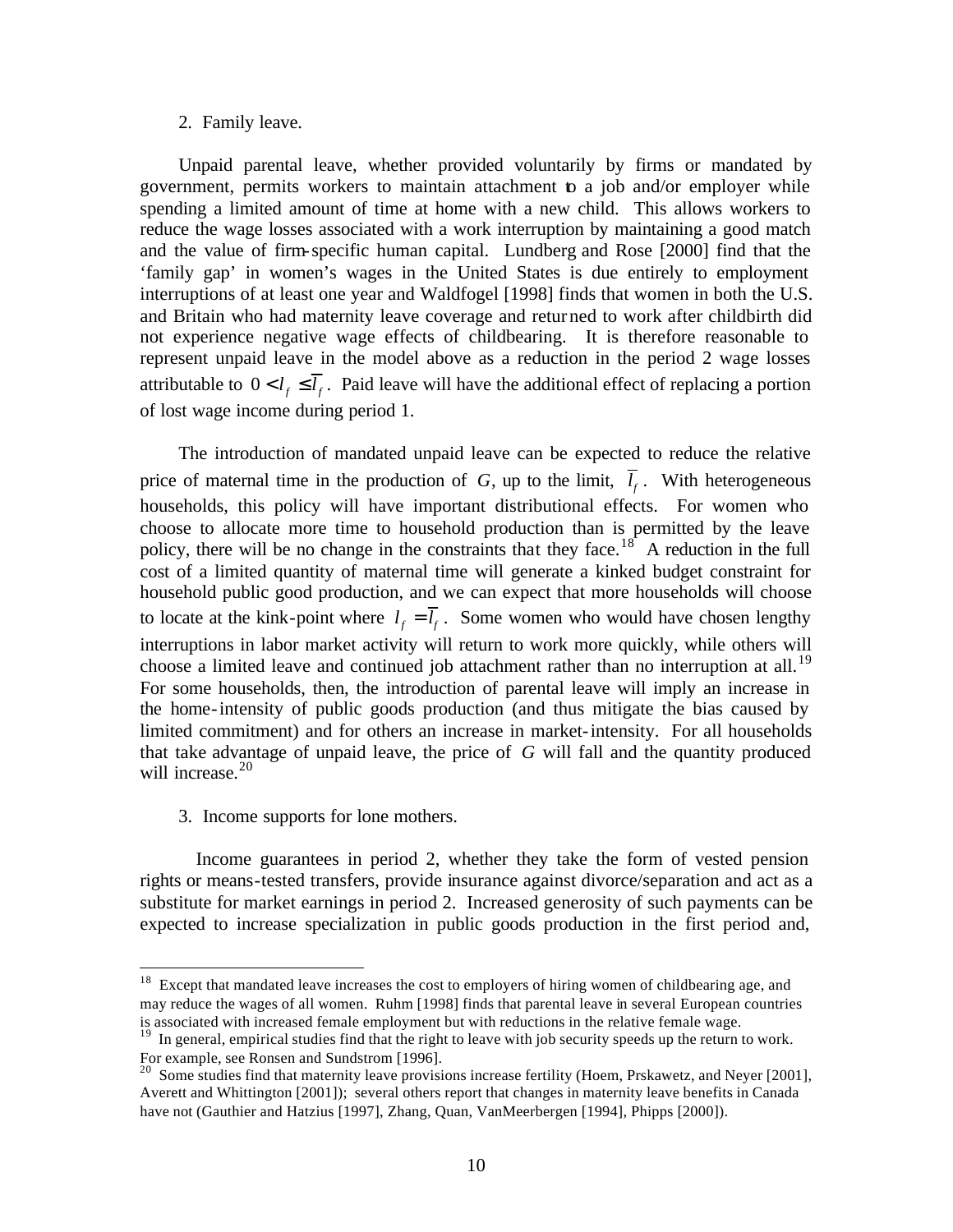without consideration of distortions introduced by financing such payments, increase household efficiency.

## IV. Conclusion

Recent work on collective models of family decision-making has extended them from a one-period to a dynamic setting. In this framework, the ability of family members to make binding commitments regarding future behavior is critical to maintaining efficient family outcomes. This paper presents a very simple two-period model with limited commitment, and shows that inefficient levels of specialization and underprovision of household public goods (i.e. children or child services) are likely outcomes. Stylized family policies that subsidize the public good or limit the private compensation required for family caregivers will tend to move households in the direction of a first-best equilibrium.

#### **References**

Akerlof, George A., Janet Yellen, and Michael L. Katz, "An Analysis of Out-of-Wedlock Childbearing in the United States," *Quarterly Journal of Economics,* Vol. 111, No. 2 (May 1996), 277-318.

Aura, Saku, "Uncommitted Couples: Some Efficiency and Policy Implications of Marital Bargaining," working paper, IGIER/Bocconi University, 2001.

Averett, Susan L. and Leslie A. Whittington, "Does Maternity Leave Induce Births?" *Southern Economic Journal*, Vol. 68, No. 2 (October 2001), 403-417.

Bailyn, Lotte, Robert Drago, and Thomas A. Kochan, "Integrating Work and Family Life: A Holistic Approach," Sloan Work-Family Policy Network, MIT Sloan School of Management, 2001.

Baland, Jean-Marie and James A. Robinson, "Is Child Labor Inefficient?" *Journal of Political Economy*, Vol. 108, No. 4 (August 2000), 663-679.

Basu, Kaushik, "Gender and Say: A Model of Household Behavior with Endogenously-determined Balance of Power," working paper, Cornell University, 2001.

Becker, Gary S., *Treatise on the Family*, Cambridge: Harvard University Press, 1981; Enlarged edition, 1991.

Browning, Martin, "The Saving Behaviour of a Two-person Household," *Scandinavian Journal of Economics*, Vol. 102, No. 2, (June 2000) 235-51.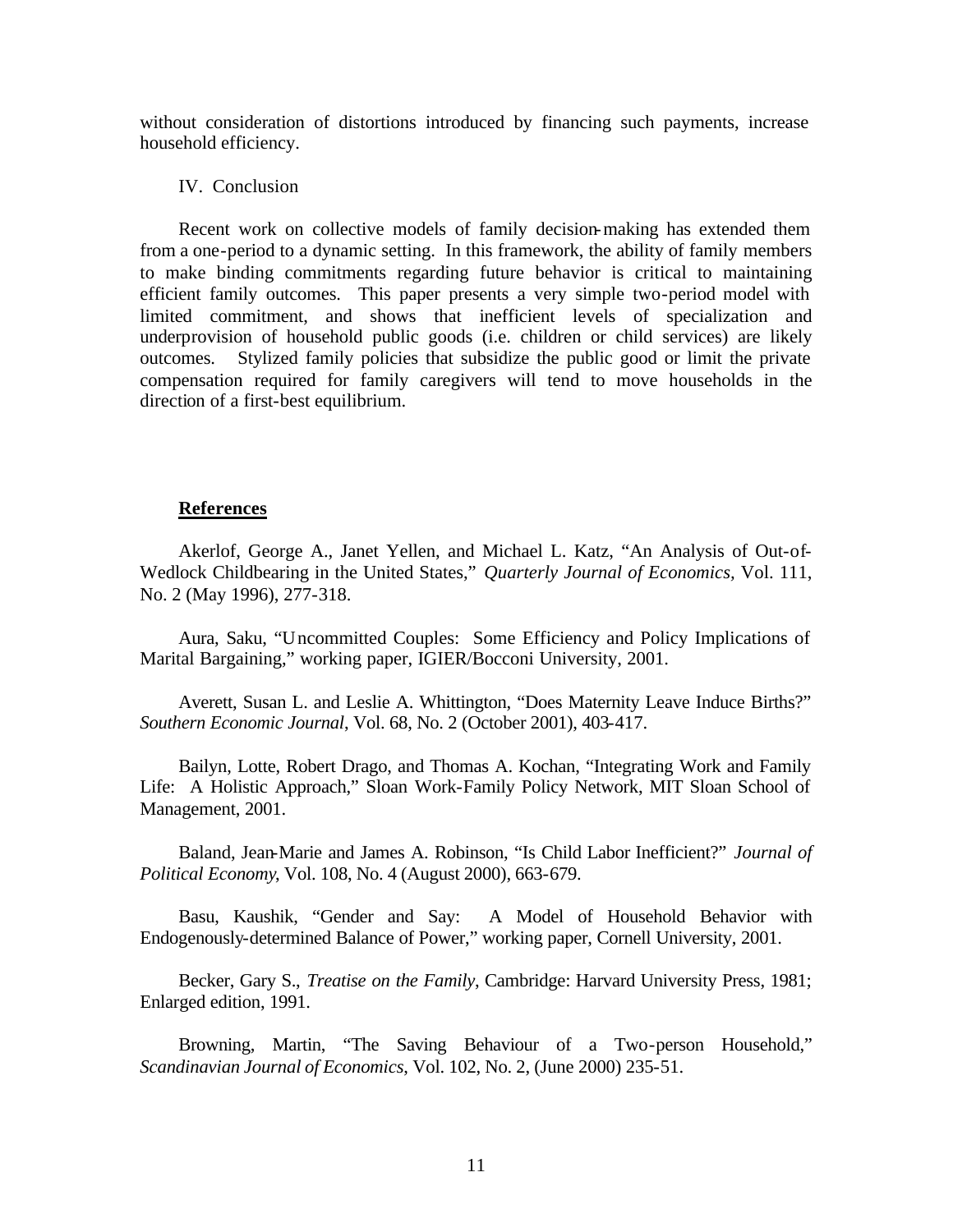Davies, Hugh, Heather Joshi, and Romana Peronaci, "Foregone Income and Motherhood: What Do Recent British Data Tell Us?" *Population Studies*, Vol. 54, No. 3 (November 2000), 293-305.

Engineer, Merwan and Linda Welling, "Human Capital, True Love, and Gender Roles: Is Sex Destiny?" *Journal of Economic Behavior and Organization,* 40, (1999) 155-178.

Folbre, Nancy, "'Holding Hands at Midnight': The Paradox of Caring Labor," *Feminist Economics*, Vol. 1, No. 1 (Spring 1995), 73-92.

Folbre, Nancy, *The Invisible Heart: Economics and Family Values*, New York: New Press, 2001.

Gauthier, Anne, and Jan Hatzius, "Family Benefits and Fertility: An Econometric Analysis," *Population Studies*, Vol. 51, No. 3 (November 1997), 295-306.

Ginther, Donna and Madeline Zavodny, "Is the Male Marriage Premium Due to Selection? The Effect of Shotgun Weddings on the Return to Marriage," *Journal of Population Economics*, Vol. 14, No. 2 (June 2001), 313-328.

Gornick, Janet C. and Marcia K. Meyers, *Earning and Caring: What Government Can Do to Reconcile Motherhood, Fatherhood, and Employment*, book manuscript, 2002.

Gray, Jeffrey S., "The Fall in Men's Return to Marriage," *Journal of Human Resources*, Summer, 1997, 32:3, 481-504.

Hoem, Jan M., Alexia Prskawetz, and Gerda Neyer, "Autonomy or Conservative Adjustment? The Effect of Public Policies and Educational Attainment on Third Births in Austria, 1975-96," *Population Studies*, Vol. 55, No. 3 (November 2001), 249-261.

Joshi, Heather, Pierella Paci, and Jane Waldfogel, "The Wages of Motherhood: Better or Worse?" *Cambridge Journal of Economics*, Vol. 23, No. 5 (September 1999), 543-564.

Korenman, Sanders and David Neumark, "Does Marriage Really Make Men More Productive?" *Journal of Human Resources*, Vol. 26, No. 2 (Spring 1991), 282-307.

Laibson, David, "Golden Eggs and Hyperbolic Discounting," *Quarterly Journal of Economics*, Vol. 112, No. 2 (May 1997), 443-477.

Lich-Tyler, Stephen, "Negotiations and Love Songs: The Dynamics of Bargained Household Decisions," working paper, University of Texas at Austin, 2001.

Ligon, Ethan, "Dynamic Bargaining in Household (with an application to Bangladesh),"working paper, University of California, Berkeley, 2000.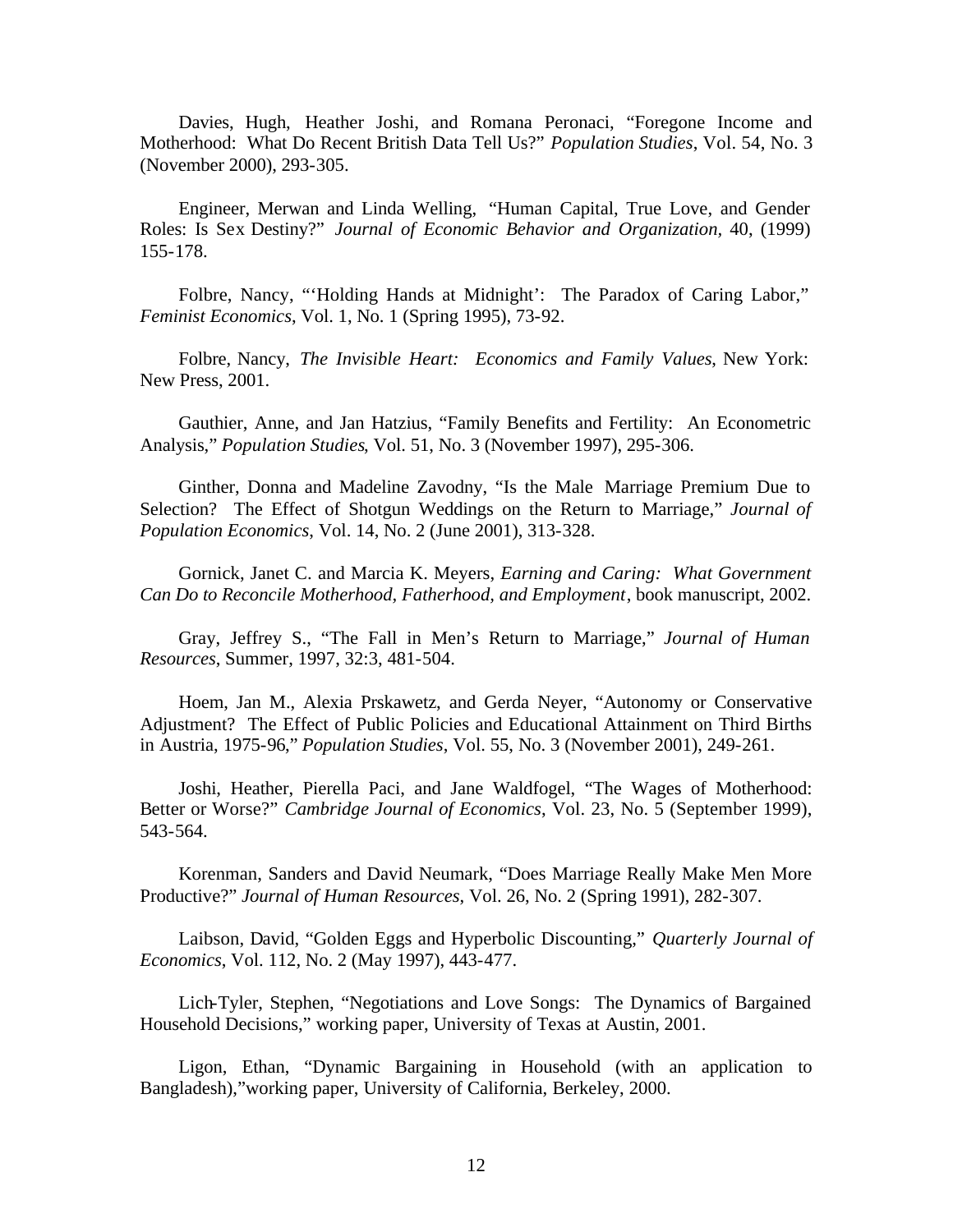Lommerud, Kjell Erik, "Marital Division of Labor with Risk of Divorce: The Role of 'Voice' Enforcement of Contracts," *Journal of Labor Economics*, Vol. 7, No. 1 (January 1989), 113-127.

Lundberg, Shelly and Robert A. Pollak, "Efficiency in Marriage," working paper, University of Washington, 2001.

Lundberg, Shelly and Robert A. Pollak, "Separate Spheres Bargaining and the Marriage Market, *Journal of Political Economy*, Vol. 101, No. 6 (December 1993), 988- 1010.

Lundberg, Shelly and Robert A. Pollak, "Bargaining and Distribution in Marriage," *Journal of Economic Perspectives*, Vol. 10, No. 4, (Fall 1996), 139-158.

Lundberg, Shelly and Elaina Rose, "Parenthood and the Earnings of Married Men and Women", *Labour Economics*, Vol. 7, No. 6 (November 2000), 689-710.

Lundberg, Shelly and Elaina Rose, "The Determinants of Specialization Within Marriage," working paper, University of Washington, 1999.

Lundberg, Shelly, Richard Startz, and Steven Stillman, "The Retirement-Consumption Puzzle: A Marital Bargaining Approach," forthcoming in *Journal of Public Economics*.

Mazzocco, Maurizio, "Household Intertemporal Behavior: A Collective Characterization and Empirical Tests," working paper, University of Chicago, 2000.

Phipps, Shelley, "Maternity and Parental Benefits in Canada: Are There Behavioural Implications?" *Canadian Public Policy*, Vol. 26, No. 4 (December 2000), 415-436.

Pollak, Robert, "A Transaction Cost Approach to Families and Households," *Journal of Economic Literature*, Vol. 23, No. 2 (June 1985), 581-608.

Ronsen, Marit and Marianne Sundstrom, "Maternal Employment in Scandinavia: A Comparison of the After-Birth Employment Activity of Norwegian and Swedish Women," *Journal of Population Economics*, Vol. 9, No. 3 (August 1996), 267-285.

Ruhm, Christopher J., "The Economic Consequences of Parental Leave Mandates: Lessons from Europe," *Quarterly Journal of Economics*, Vol. 113, No. 1 (February 1998), 285-317.

Ruhm, Christopher J., "Parental Employment and Child Cognitive Development," working paper, University of North Carolina at Greensboro, 2001.